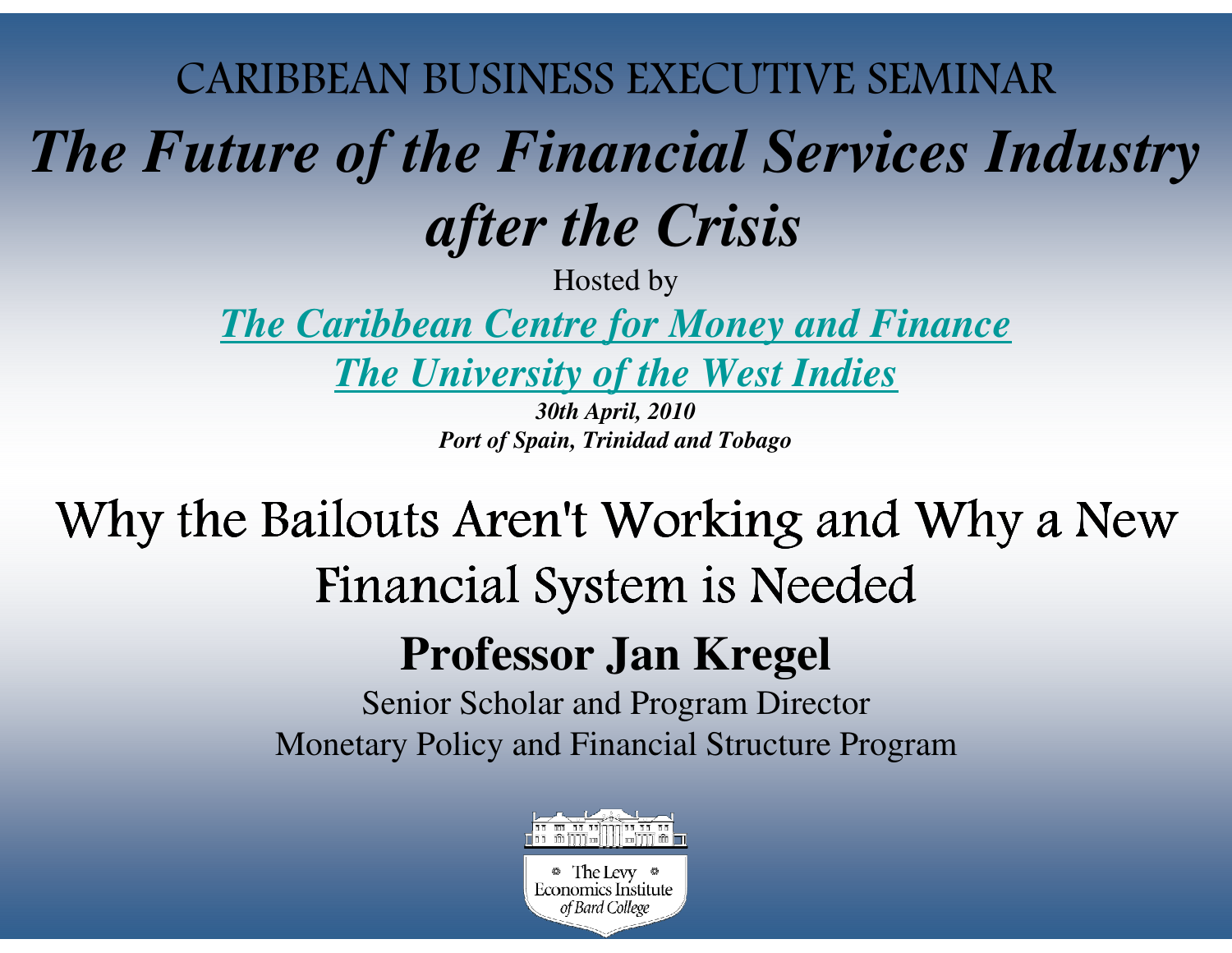## Objectives Differed by Stage of Crisis



- **Financial Crisis**
	- **ASSETS**: Sub-Prime Mortgage Crisis: Spring 2007 (New Century, Citi SIVs)
	- **FUNDS**: Structured Finance Crisis: March 2008 (Bear Stearns Funds Collapse)
	- **INSTITUTIONS**: September 2008 (GSE, Lehman, AIG)
- **Real Sector Crisis: Output and Employment**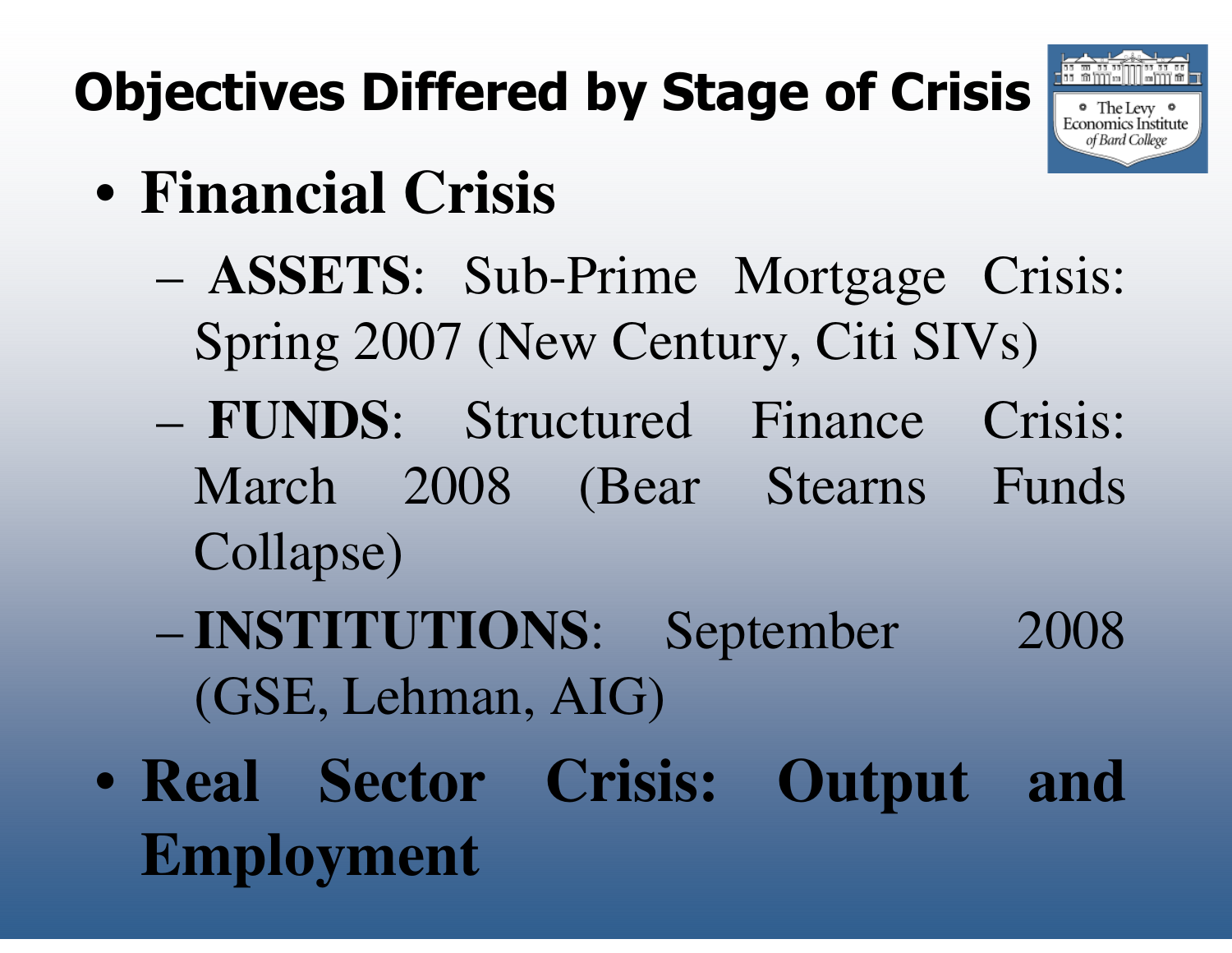### Crisis Response: More than Bailouts



- **Federal Reserve Support (LoL, Liquidity)**
	- Section 13 (3) Assistance
	- Expansion of Balance Sheet
	- ZIRP
	- Quantitative Easing
- **Treasury Policies (Solvency)**
	- TARP (Too Big To Fail)
- **FDIC (Insolvency, Recapitalisation)**
	- 215 Resolutions 2008- 16 April 2010 (8 on this date)
	- \$300 <sup>B</sup> Temporary Liquidity Guarantee Program
- **GSE Policies (Market support)**
	- Purchase of Securitised Mortgage Product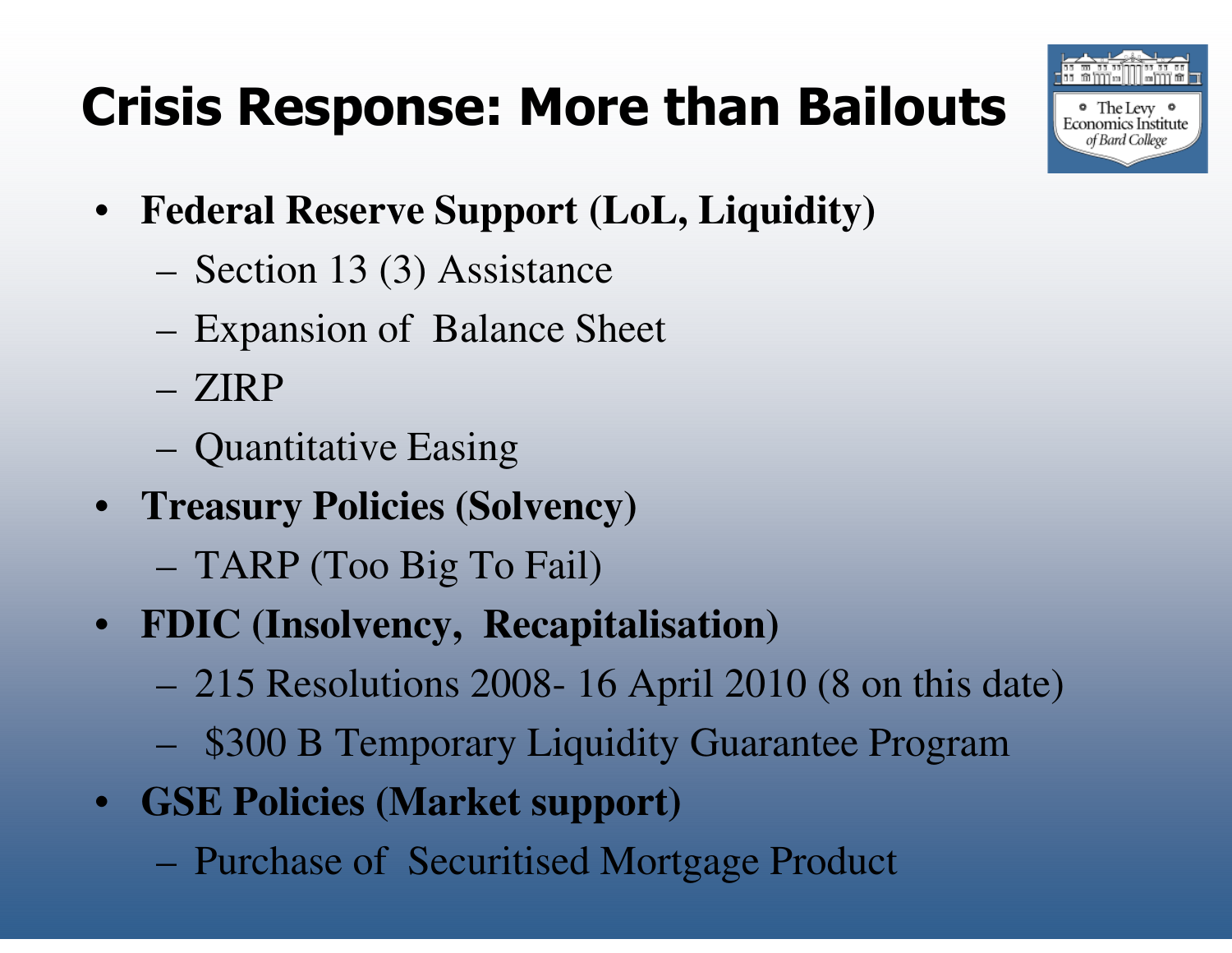#### Differing Objectives



- •Support Mortgage Market
- •Support Intermediaries
- •Support Institutions
- •Recapitalisation
- •Provide Liquidity
- •Resolve Insolvent Banks
- •Support TBTF Banks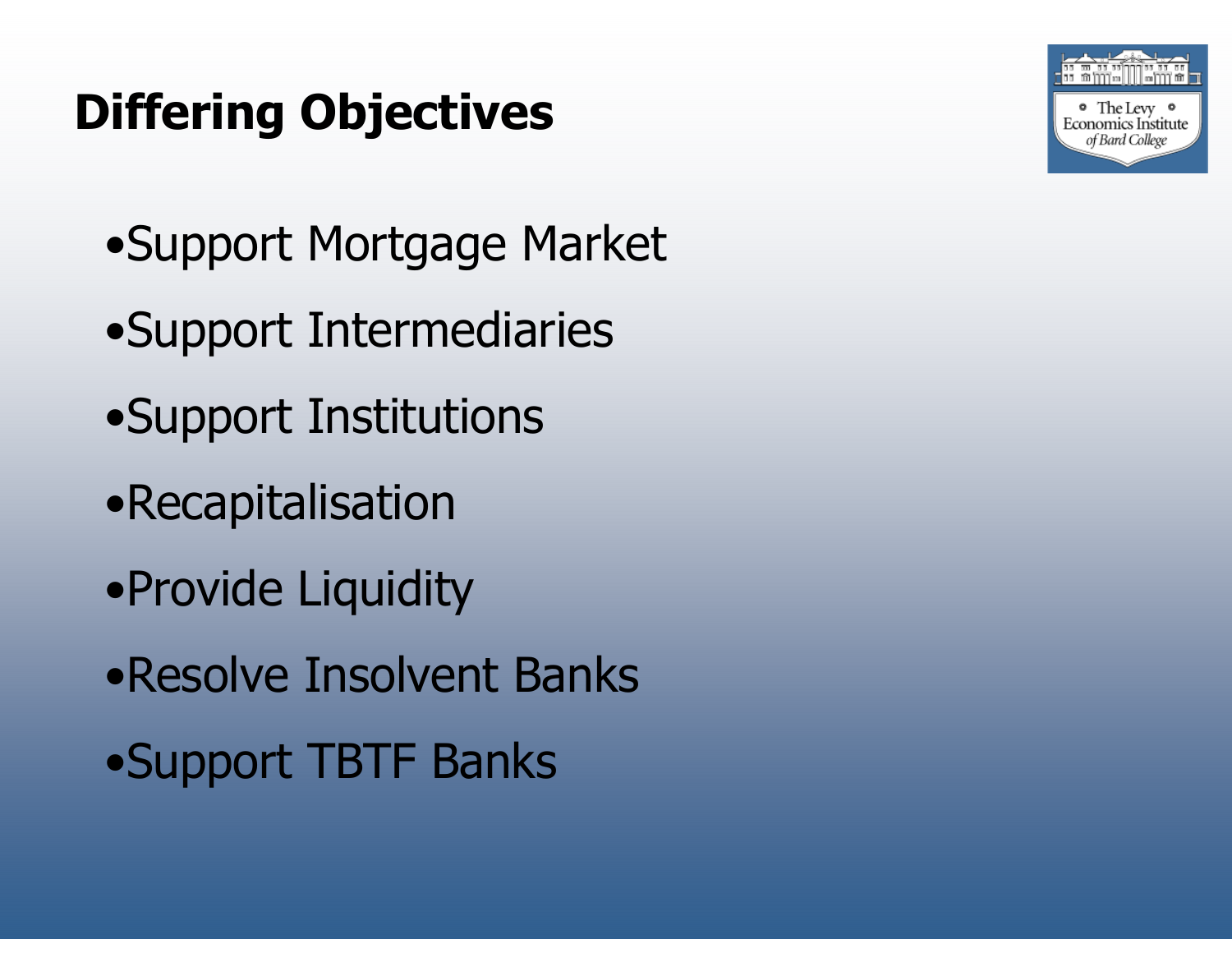# Only Short Term Objective



–Post Lehman all Institutions Insolvent

- •Save Individual (TBTF) Banks
- •Eliminate Toxic Assets
- •Restore Lending to Private Sector
- •Get the Taxpayer's Money Back

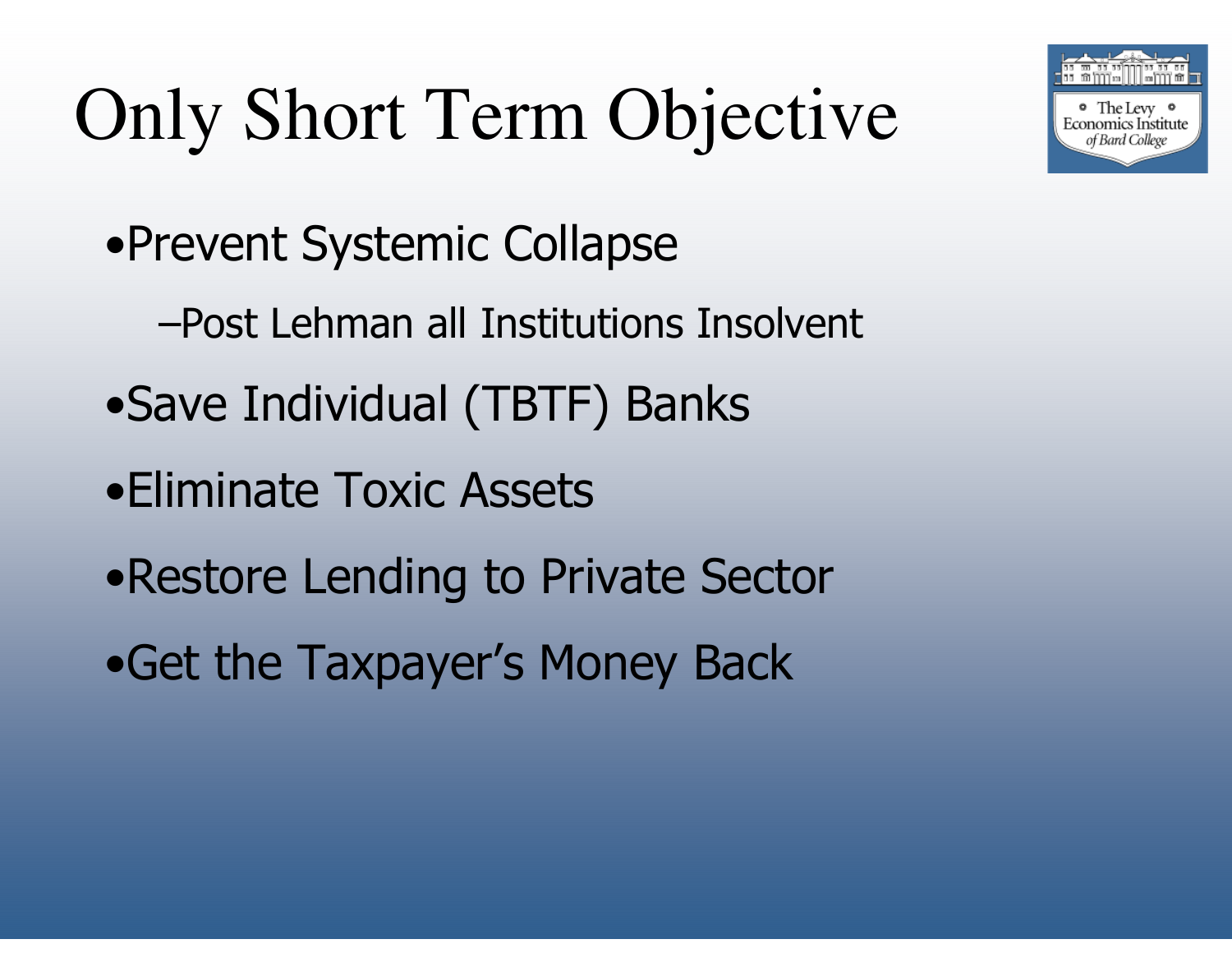

## No Long-Term Structural Objectives

- •Avoid Another Collapse
- •Change Business Model:
	- –Orginate and Distribute
	- –Off Balance sheet
	- –Shadow Banking
- •Regulate Problem Products
	- –Derivatives: Credit Default Swaps
	- –Securitisation
- •Problem of Size
- •Competition –Anti Trust
	- $-$ Profitability Leverage: ROA = ROE  $*$  Leverage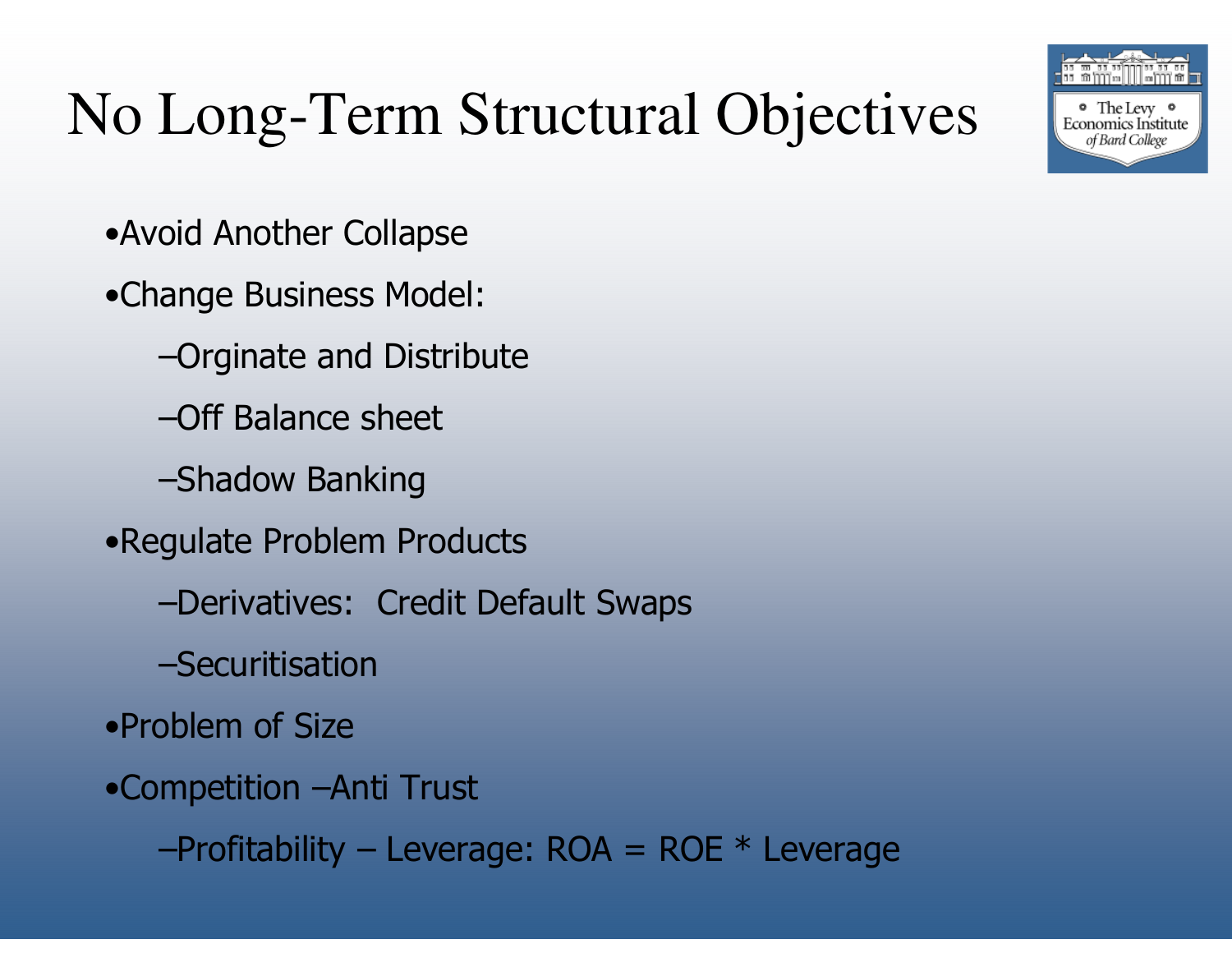# Current Legislation Fails this Test

• **OPEN LETTER TO CONGRESS:**



- **Neither the bill passed earlier this year by the House, nor the one currently under consideration in the Senate would have prevented the crisis. Without serious restructuring, they will not prevent a future crisis.**
- **Sound financial markets are the bedrock of a strong economy. Over the last decade our financial sector moved away from core market principles - transparency, competition, free flow of information and the essential discipline of failure - that allowed the US economy to thrive.**
- **Restoring the integrity of our financial markets and providing the foundation for economic recovery, requires re-committing to these principles**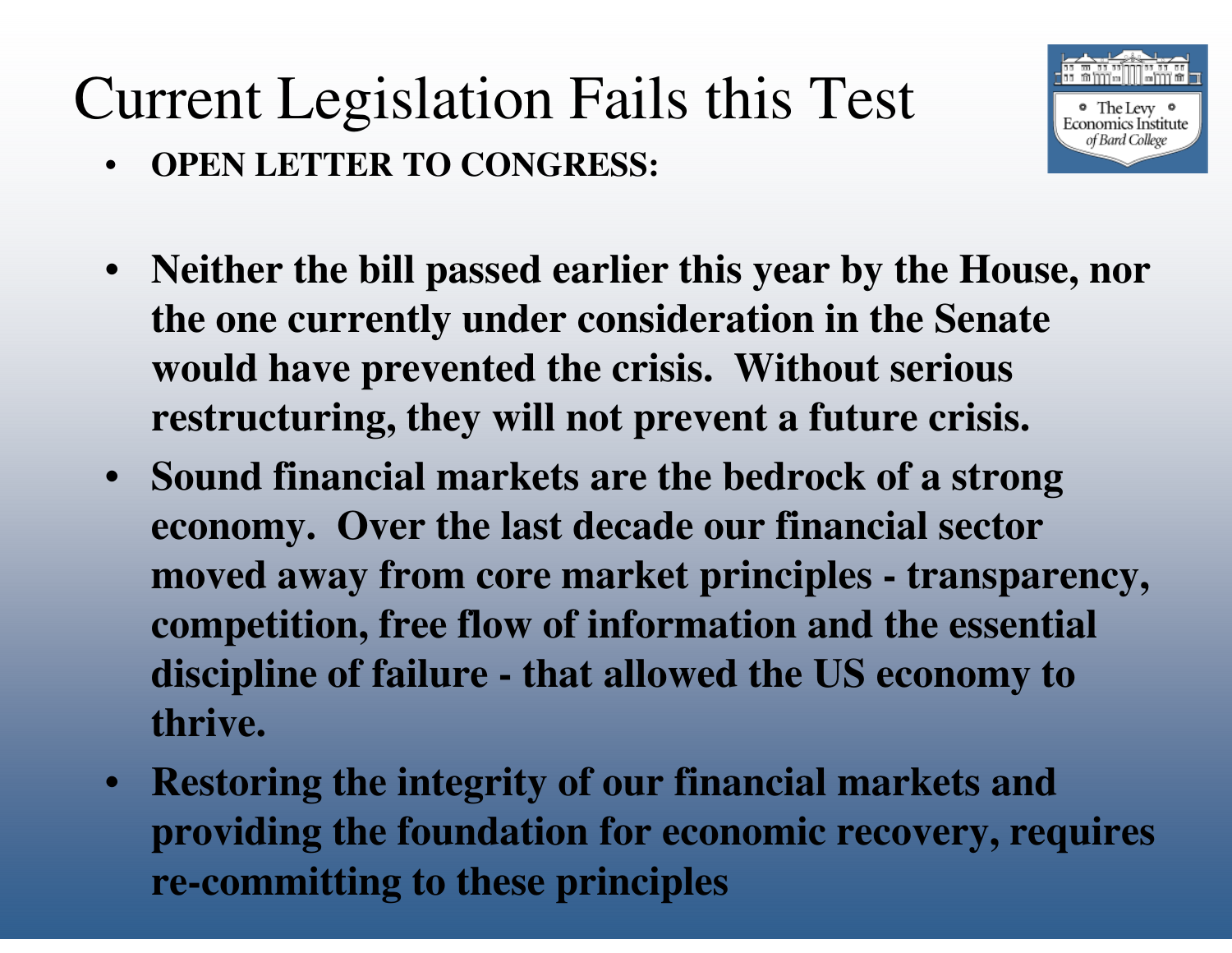# Legislation Must:



- **Eliminates perpetual government sponsored corporate bailouts**
- **Increase minimum capital requirements for banks to no less than 8%.**
	- Apply additional risk -weighted capital requirements for: a) risk concentration, b) significant interconnectedness with other financial institutions and c) illiquidity which assumes a decline in collateral values. Create standard metrics for these variables.
- Require on balance sheet reporting of all liabilities with disclosure of related material information including all contingent claims .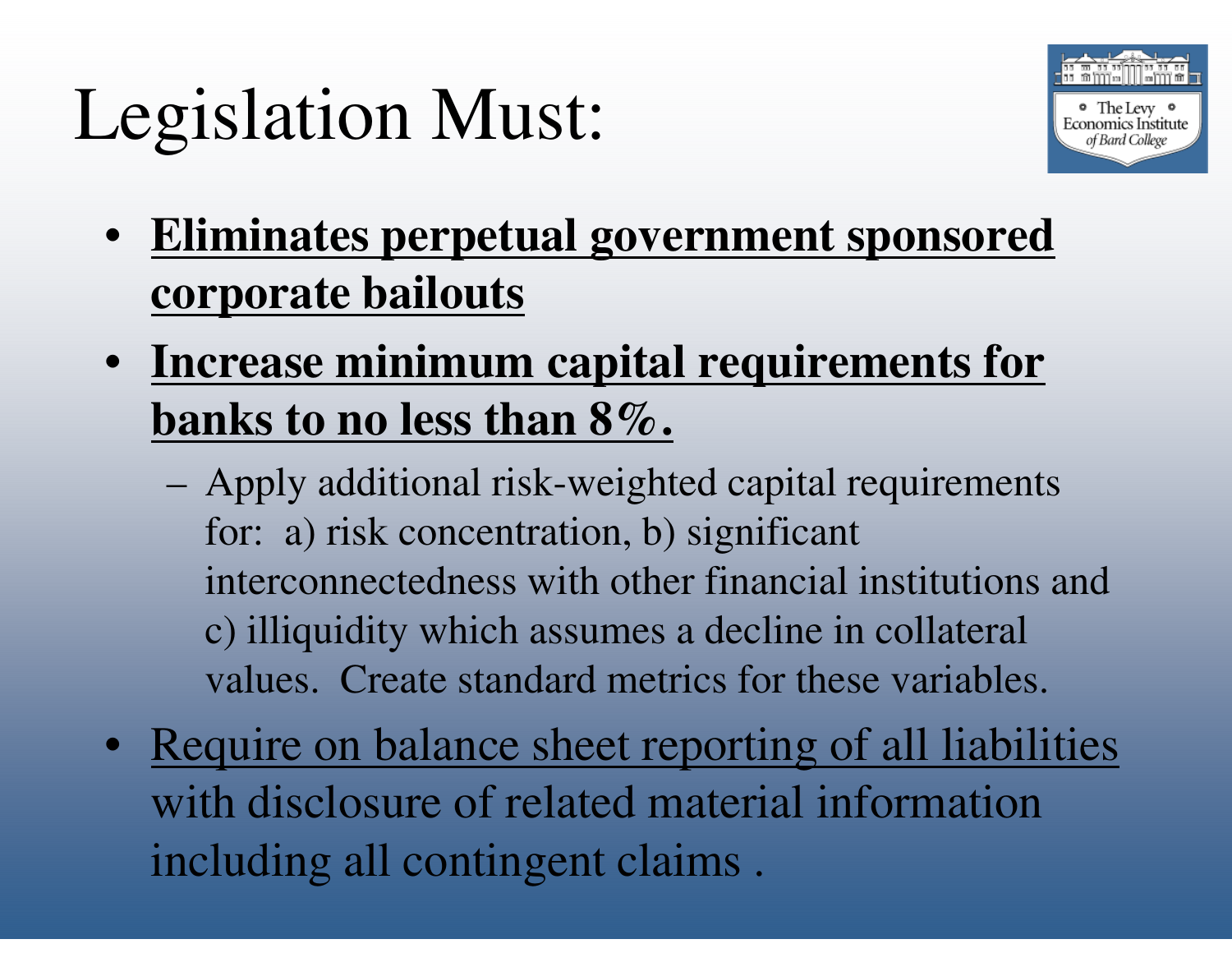# Legislation Must:



- **Require derivatives to be traded over regulated exchanges**
- **Create standardized Pooling and Servicing Agreements and availability of electronic loan level information for asset backed securities,** covered bond and similarly structured transactions **prior to sale.**
- **Resolution of Fannie Mae and Freddie Mac .**
- **Mandate that credit rating agencies be subject to the same fiduciary legal standards as other market participants .**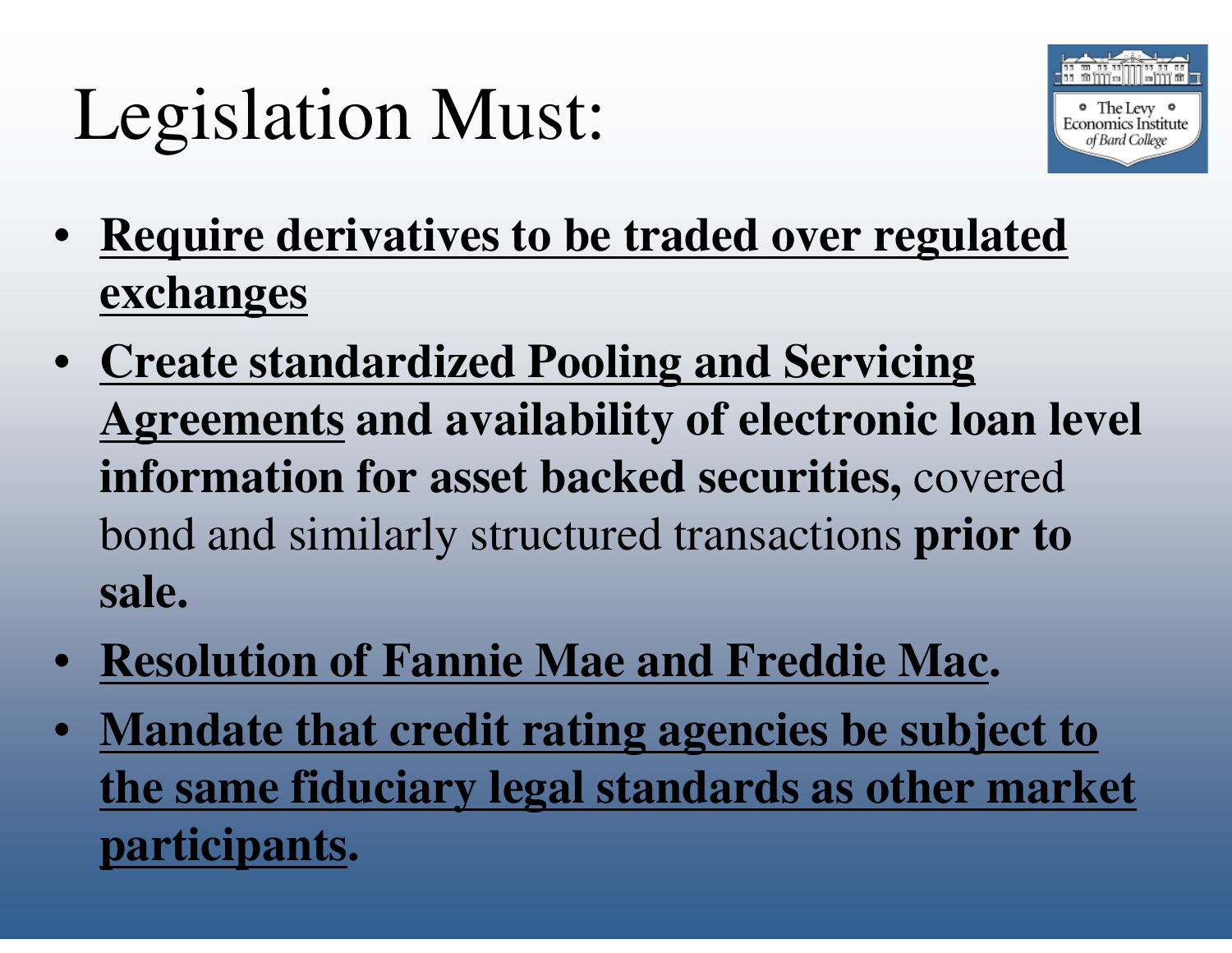## **Goal of Regulation: Future Structure of Financial Services**



- **Ensure Stability**
- **This Requires Financial Structure Appropriate to Production Structure**
- **Glass-Steagall fit the Postwar Mass Production Tech Paradigm**
- **The new ITC Paradigm changed Business Model from Economies of Scale to Economies of Scope (Flexible Production)**
- **We Need a Financial Structure to Fit the ITC Revolution**
- **Flexible Financial Structure**